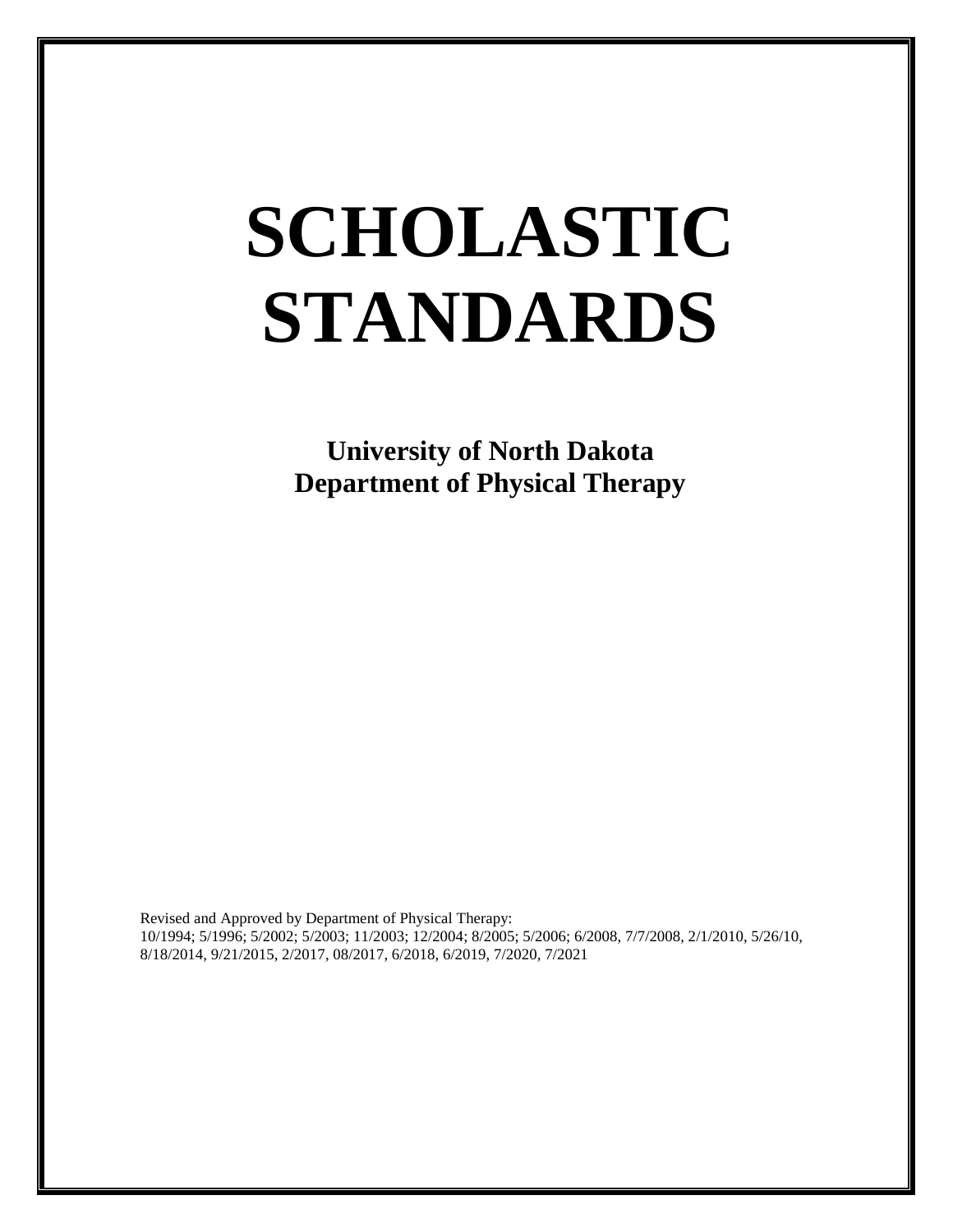| <b>TABLE OF CONTENTS</b><br><u> 1980 - Jan Barnett, mars et al. (b. 1980)</u> | <b>PAGE</b>             |
|-------------------------------------------------------------------------------|-------------------------|
| $\sim$ 4                                                                      |                         |
| A. CONTENT NON-BINDING, SUBJECT TO CHANGE STATEMENT ______________4           |                         |
| B. SCHOLASTIC STANDARDS COMMITTEE                                             | $\blacktriangleleft$    |
| II. ATTENDANCE <b>AUGUST AUGUST</b> 1995                                      | $\overline{\mathbf{4}}$ |
|                                                                               | $\boldsymbol{4}$        |
|                                                                               |                         |
|                                                                               |                         |
| D. EXCUSED/UNEXCUSED ABSENCES AND TARDINESS ____________________5             |                         |
|                                                                               | 5                       |
|                                                                               |                         |
|                                                                               | 6                       |
| III. COURSE, GRADE POINT AVERAGE AND CANDIDACY REQUIREMENTS 6                 |                         |
| A. COURSE GRADES                                                              | 6                       |
|                                                                               |                         |
|                                                                               | 6                       |
| <b>D. SCHOOL OF GRADUATE STUDIES REQUIREMENTS</b>                             | $\overline{7}$          |
|                                                                               | 7                       |
|                                                                               |                         |
| B. LECTURE                                                                    | $\overline{7}$          |
|                                                                               | 8                       |
|                                                                               | 8                       |
|                                                                               |                         |
|                                                                               | 8                       |
|                                                                               | 8                       |
| H. EARLY ACCESS TO THE NATIONAL PHYSICAL THERAPY EXAMINATION                  | 8                       |
| V. ASSIGNMENTS                                                                | 9                       |
| VI. CLINICAL EXPERIENCE                                                       | 9                       |
|                                                                               | $\boldsymbol{9}$        |
|                                                                               |                         |
| C. EXTENDED ABSENCES                                                          | 9                       |
|                                                                               | $\boldsymbol{9}$        |
|                                                                               | 9                       |
|                                                                               | 9                       |
|                                                                               | <b>11</b>               |
| A. QUALITY OF WRITTEN WORK <b>AND INSTITUTE OF A SET AND RESIDENT</b>         | <b>11</b>               |
|                                                                               | 11                      |
|                                                                               |                         |
| B. CONSEQUENCES                                                               | <b>12</b>               |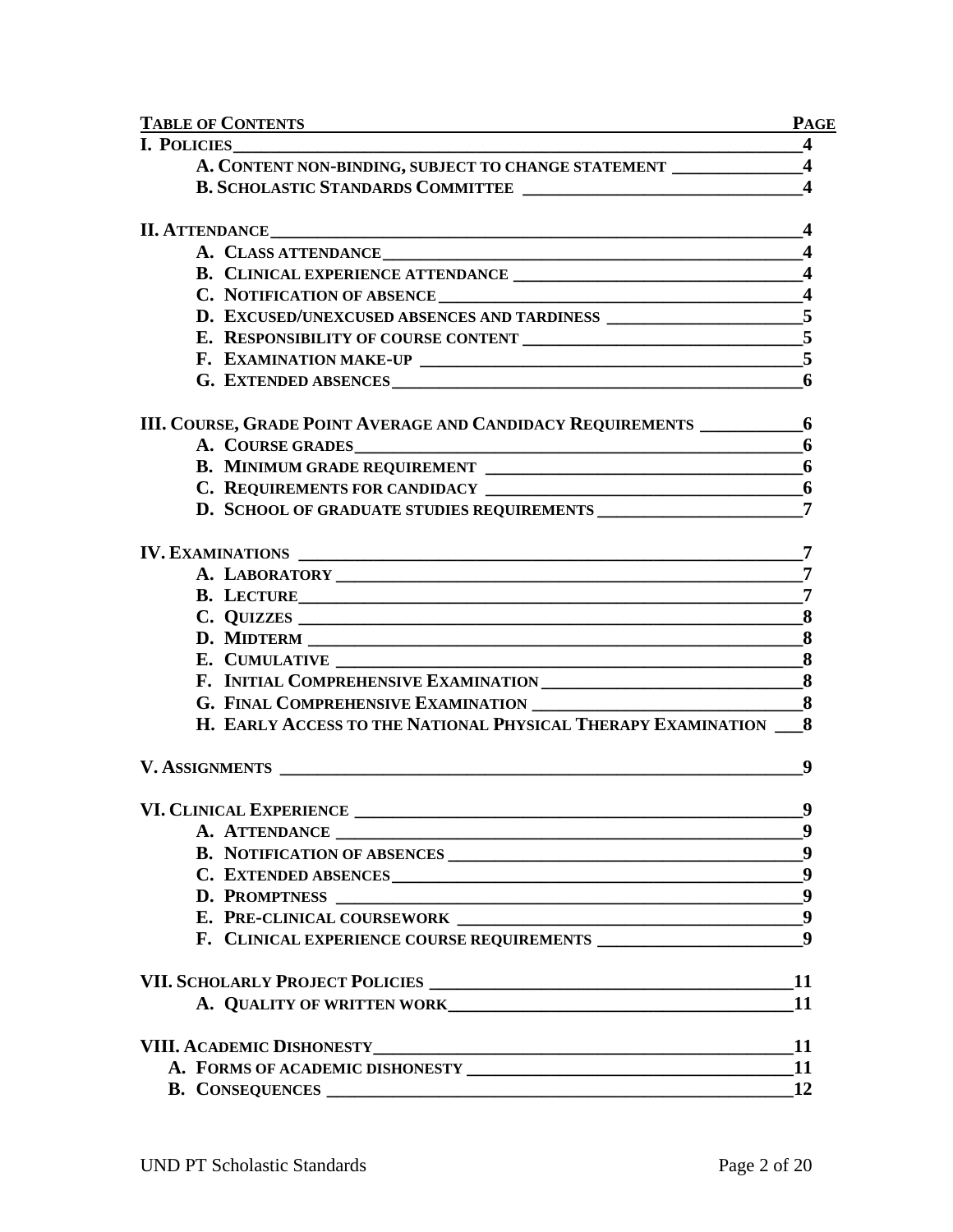|                                                                                     | 12 |
|-------------------------------------------------------------------------------------|----|
|                                                                                     | 12 |
| E. REPORTING INCIDENCES OF ACADEMIC DISHONESTY __________________________________12 |    |
|                                                                                     | 12 |
| X. PROBATION, SUSPENSION, DISMISSAL, AND READMISSION POLICIES ___________14         |    |
|                                                                                     | 14 |
|                                                                                     |    |
| $C.$ DISMISSAL $\_\_$ 15                                                            |    |
| D. READMISSIONNALLED AND THE READMISSION                                            | 15 |
|                                                                                     | 16 |
| XII. STUDENT RESPONSIBILITIES                                                       | 17 |
|                                                                                     |    |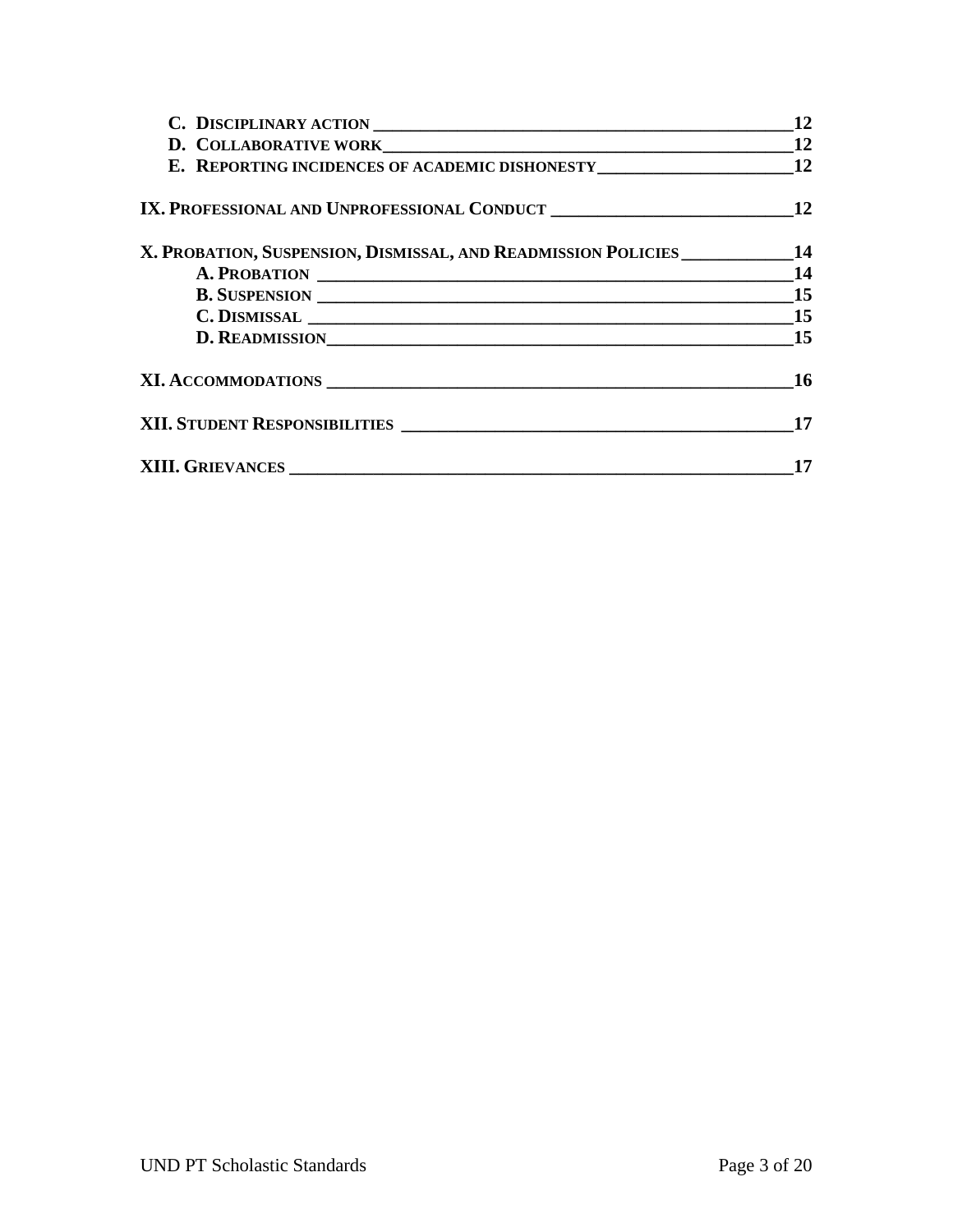# **I. POLICIES**

- A. **Content Non-Binding, Subject-to-Change Statement:** Catalogs and bulletins of educational institutions are usually prepared by faculty committees or administrative officers for the purpose of furnishing prospective students and other interested persons with information about the institutions that issue the same. Information contained in such printed material is subject to change without notice and may not be regarded as binding obligations of the institutions or the State. Policies in the Scholastic Standards take effect on the date of approval by the Committee of the Whole. Students will be notified of the new policies at the date of approval.
- B. **Scholastic Standards Committee:** Members of the Scholastic Standards Committee (SSC) include the Director of Clinical Education (DCE) and two UND PT faculty members elected by the departmental committee of the whole. The faculty members are elected for a three year term, with a maximum of two consecutive terms. The department chairperson serves as an *ex officio* member of the committee. The SSC reviews student progress in the professional program each semester and advises the departmental chairperson during decisions regarding academic and professional behavior. The SSC will request and review information from the student, the student's advisor, the Physical Therapy core faculty, and other sources requested by the student or the Committee. It is the responsibility of the SSC to advise the chairperson of the department on a recommended course of action for students that do not meet departmental academic or professional behavior standards. Options include but are not limited to the following: 1) Dismissal from the program of physical therapy; 2) Development of an alternative curriculum; 3) Development of a learning contract with criteria and timelines; 4) Other plan of action. The final decision and responsibility for the course of action is with the chairperson of the department.

# **II. ATTENDANCE**

- A. **Class Attendance.** Success of students in the professional physical therapy program is highly dependent on active and consistent participation. Students are expected to attend ALL classes, arrive early, and dress in appropriate attire (i.e., in lab, in lab clothes, at the start of class). Promptness is also expected following breaks within a class period. Absence from, or tardiness to, educational activities can negatively influence the academic success of the student and potentially class group members.
- B. **Clinical Experience Attendance.** Students are expected to attend ALL Clinical Experience days. Clinical experiences are scheduled to end on a Wednesday, allowing Thursday and Friday for travel or to make up any time that may have been missed (e.g. illness, funeral).
- C. **Notification of Absence.** For classes, students who must be absent are to notify the department by calling 701-777-2831 or email [ptoffice@und.edu](mailto:ptoffice@und.edu) prior to class time. The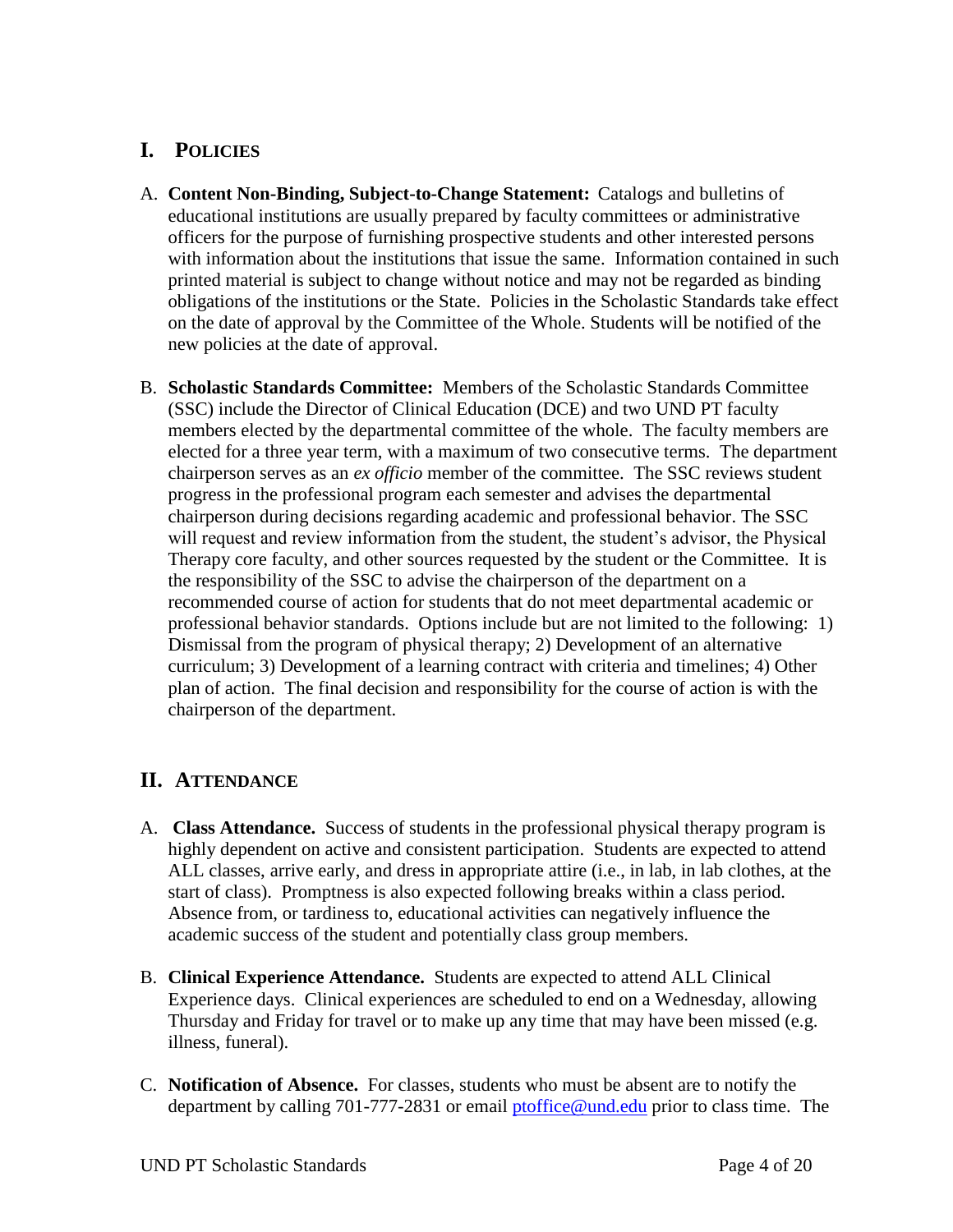reason of the absence is to be given. **For clinical experiences**, students who must be absent are to notify the clinical instructor and Director of Clinical Education (DCE) as soon as possible. The reason for the absence must be provided. A strategy to make up the missed time must be approved by the DCE and the Site Coordinator of Clinical Education (SCCE) or Clinical Instructor (CI).

D. **Excused/Unexcused Absences and Tardiness.** The student must notify the department for all absences on campus and the Director of Clinical Education for all absences during clinical experiences. Excused absences are at the discretion of the Chairperson of the Department. Instances that qualify as excused absences typically include personal illness, death or serious illness of a family member, illness of a dependent family member, and potentially certain unique life events (weddings, graduation, etc.) of family members. The definition of family member includes spouse, grandparents, parents/stepparents, siblings, children, and mother/father/brother/sister/son- or daughter-in-law of a student in the professional program. Unexcused absences include all other reasons for missing an educational session.

Unexcused absences AND/OR tardiness will be addressed in the following manner:

1. The instructor and/or chairperson will discuss the issue with the student.

2. Three or more unexcused absences AND/OR repeated tardiness in a single semester are considered unprofessional behavior, will be documented in the student's file, and will result in referral to the Scholastic Standards Committee for consideration of professional probation.

E. **Responsibility for Course Content.** It is the student's responsibility to acquire the information missed due to an absence. The student will be held responsible for all materials, notes, and course information presented in the course.

1. The student should check with the instructor to determine how best to compensate for missed material.

2. To ensure the student's knowledge base, the instructor has the option to assign additional work for missed laboratories or lectures.

#### F. **Examination Make-up:**

1. If an absence is anticipated on the date of a scheduled examination, the student is expected to make arrangements for a make-up examination prior to the absence.

2. If an absence is unexpected, arrangements for make-up examinations must be made by the student within three (3) days of the student's return to class.

3. If the student fails to take the responsibility for scheduling a make-up examination, the total point value of the examination is forfeited.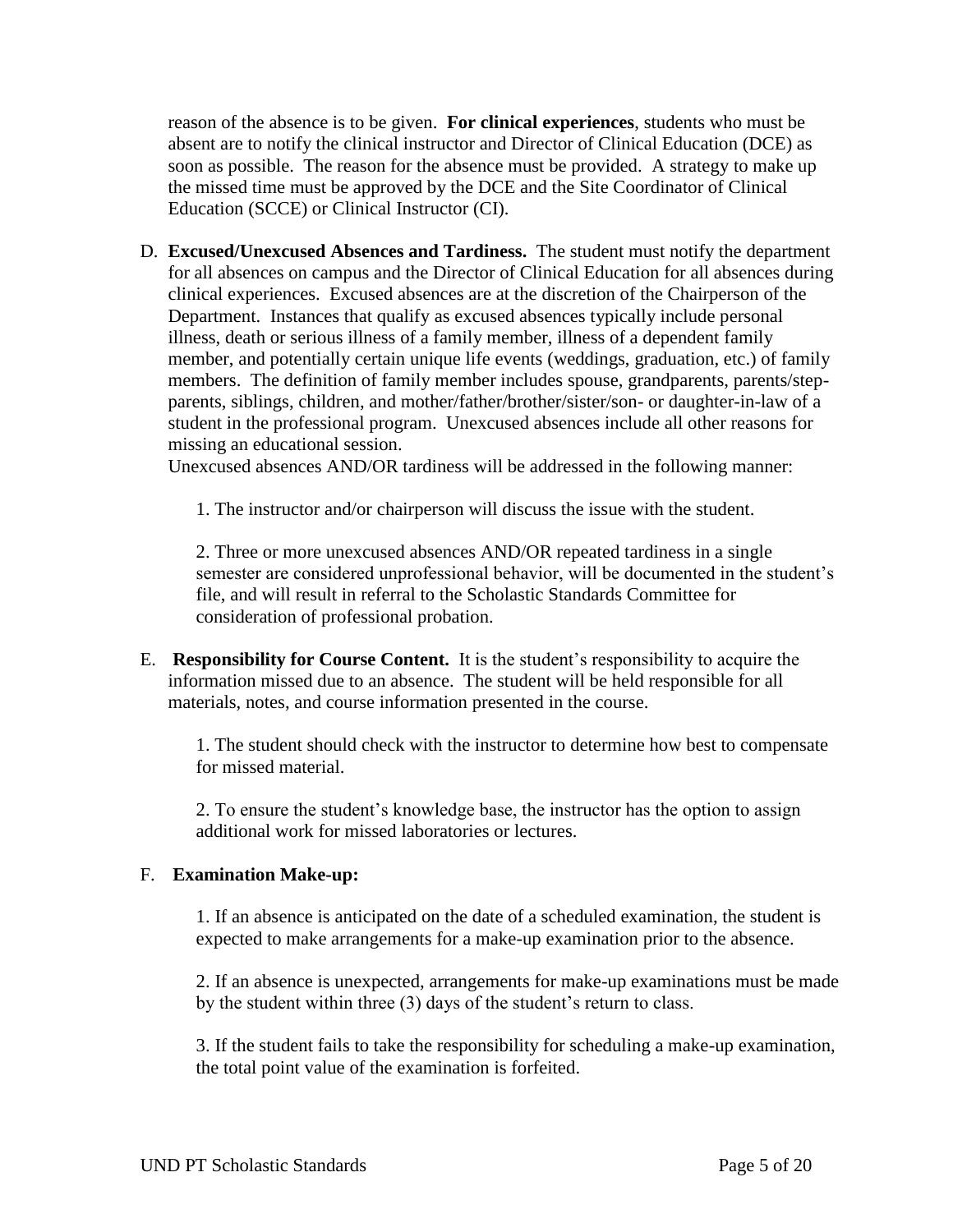G. **Extended Absences** (i.e. more than 3 days)**.** The student is required to prepare a written notification prior to the absence and submit it to the department chairperson. The request will be reviewed by the Committee of the Whole and placed in the student's file.

# **III. COURSE, GRADE POINT AVERAGE AND CANDIDACY REQUIREMENTS**

## **A. Course Grades.**

1. Grades are issued by members of the faculty to indicate to students their level of achievement and to provide information to the faculty regarding academic status. 2. The grading system used by the faculty in the Department of Physical Therapy is as follows:

A= 90-100%; B= 80-89.9%; C= 76-79.9%

B. **Minimum Grade Requirement.** A grade of 'C' is the minimal passing grade. Failure to pass a course will result in dismissal from the professional program. Students dismissed from the program who want to re-enter the program must apply for readmission to the program. (See section X.D. Readmission.) A student may not progress in the program until all sequential coursework has been successfully completed. For clinical experiences, refer to section VI.F. of this document.

## C. **Requirements for Advancement to Candidacy.**

- 1. In Fall and/or Spring semesters of Year 1 in the professional program, students with less than 3.00 cumulative GPA are placed on departmental and School of Graduate Studies academic probation. Students must continue to improve their GPA in subsequent semesters.
- 2. If the student does not improve his or her cumulative GPA  $\geq$  3.0, the student's advancement to candidacy will be at risk.
- 3. If the student has a cumulative GPA of less than 3.00 at the end of Year 1 Spring Semester, the student must achieve  $\geq 3.00$  term GPA in Summer Session Year 1. Students who have a cumulative GPA of  $\geq$  3.00 after the Spring semester are not required to have a Summer Session GPA of 3.00, but they must successfully pass all Summer Session coursework and maintain a cumulative GPA  $\geq$  3.00 to remain in satisfactory academic standing.
- 4. Each student must successfully pass the Initial Comprehensive Examination with a score  $\geq$  80%. The student will have two opportunities to achieve the required 80% score. Prior to the second attempt on the Initial Comprehensive Examination, the student must wait at least 48 hours AND participate in remediation as determined by the faculty. The second attempt at the examination will be evaluated by two faculty members who did not perform the initial failed examination. Failure to pass the Initial Comprehensive Examination on the second attempt will result in automatic referral to the UND PT Scholastic Standards Committee (SSC). After considering evidence presented by the student, program and other stake-holders; the SSC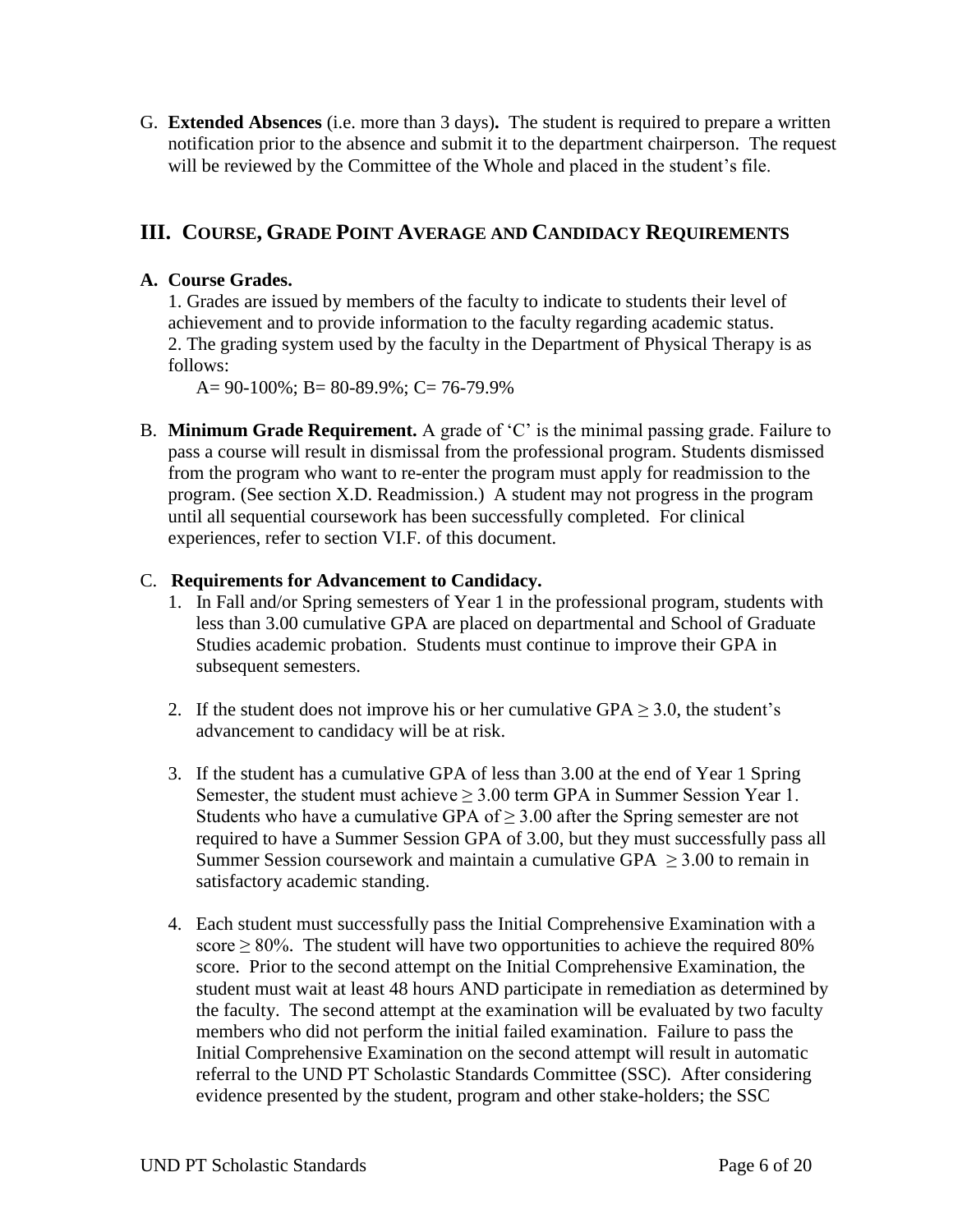recommends a course of action to the chairperson of the Department of Physical Therapy.

- 5. *Advancement to candidacy is earned by meeting the GPA requirements listed in III B, III.C.1-3 above AND by the successful completion of the Initial Comprehensive Examination.*
- 6. Students who fail to advance to candidacy will be dismissed from the professional program.
- 7. Students meeting all of the requirements will advance to candidacy at the end of the first Summer Session.
- D. **School of Graduate Studies Requirements.** The School of Graduate Studies monitors student performance throughout the program. Students must obtain a cumulative GPA of 3.0 or higher in the professional program. During the first year of the professional DPT curriculum, an overall GPA <3.0 at any point will result in probation from the School of Graduate Studies. Once the student has advanced to candidacy OR successfully completed the first year of the professional program, the School of Graduate Studies will rigidly monitor the student's cumulative GPA, which must be  $\geq 3.00$  for each term thereafter. If the cumulative GPA is not  $> 3.00$ , the School of Graduate Studies policies on Academic Standards, Probation and Dismissal will be in place at that time. See the School of Graduate Studies catalog regarding Academic Standards.

# **IV. EXAMINATIONS**

- A. **Laboratory.** For each laboratory examination, a score of 80% is required. If the student fails a laboratory examination, the examination must be retaken and the original score from the first exam is maintained for grading purposes. A failing score will result in the student receiving a "flag" notification through the Starfish advising and academic success software system. The student will have only two opportunities to achieve the required 80% score. Prior to the second attempt on the laboratory examination, the student must wait at least 48 hours AND participate in remediation as determined by the lead faculty member for the course. The second attempt of a laboratory examination will be evaluated by two faculty members who did not perform the initial failed laboratory examination. Failure to pass a laboratory examination on the second attempt will result in automatic referral to the UND PT Scholastic Standards Committee (SSC). After considering evidence presented by the student, program and other stake-holders; the SSC recommends a course of action to the chairperson of the Department of Physical Therapy.
- B. **Lecture.** For each written examination, a score of 76% is required for passing. A score below 80% will result in the student receiving a "flag" notification through the Starfish advising and academic success software system. If the student fails a written examination, the student must participate in remediation as determined by the course syllabus and lead faculty member for the course. The original score from the first examination is retained for grading purposes.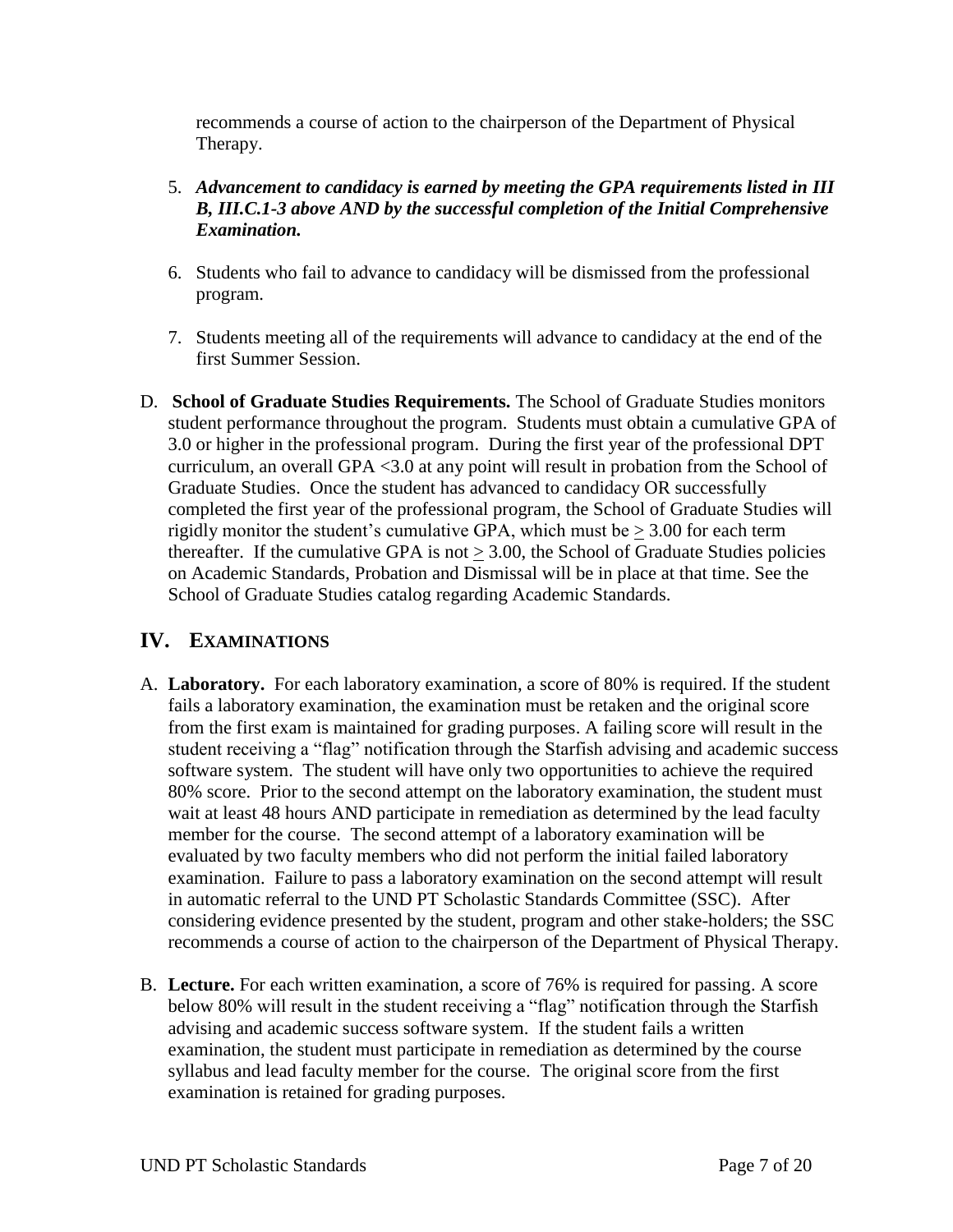- C. **Quizzes.** It will be at the instructor's discretion whether or not missed quizzes may be completed. Quiz points may be forfeited if absent.
- D. **Midterm.** The midterm grade in a course will be determined by the course instructor on or before the  $8<sup>th</sup>$  week of the semester and  $4<sup>th</sup>$  week of the summer session. The midterm grade will be used to determine if a deficiency is reported for the course. Students achieving less than 80% of the available points in a course by midterm will receive a deficiency through the Starfish advising and academic success software system.
- E. **Cumulative.** The final grade in a course will be determined by the course instructor and the grading criteria will be outlined in the course syllabus. To pass a course, the cumulative examination scores (e.g. lecture and laboratory) must achieve the minimum competency level of 76%. Failure to achieve this competency level results in failure of the course.
- F. **Initial Comprehensive Examination**. The Initial Comprehensive Examination is completed during the first year of the professional physical therapy curriculum. The examination is an assessment of knowledge, skills, and abilities to begin clinical experiences. The examination primarily assesses clinical skills through the use of clinical scenarios but also evaluates knowledge, clinical reasoning, communication, and professionalism. Students have two attempts to successfully complete the examination with a score  $> 80\%$ . Students must successfully complete the examination to Advance to Candidacy.
- G. **Final Comprehensive Examination.** The Final Comprehensive Examination is taken during the final year of the professional program and serves as the comprehensive examination required by the School of Graduate Studies (Refer to the School of Graduate Studies Catalog regarding the requirement of a Comprehensive Examination.) The Department of Physical Therapy utilizes the Federation of State Boards of Physical Therapy (FSBPT) Practice Examination and Assessment Tool (PEAT) as the comprehensive examination. Students must achieve a scale score of 560 to successfully complete the comprehensive written examination. Students must achieve a scale score of 600 to be considered in "good standing" to obtain early access to the National Physical Therapy Examination (NPTE) prior to graduation.
- H. **Early Access to the National Physical Therapy Examination**. The FSBPT develops and manages the administration of the NPTE. Successful completion of the NPTE is required by all United States jurisdictions as a component of the licensure process. The NPTE is offered in January, April, July, and October each year. A candidate must be approved by their school to apply to take the NPTE. A licensure candidate will typically have graduated from an accredited physical therapy program to be approved to sit for the NPTE, but the Department of Physical Therapy does allow students in "good standing" to access the exam up to 90 days prior to graduation. The Department utilizes the following criteria to determine "good standing" for early access to the NPTE: 1. Successful completion of two versions of the Final Comprehensive Examination with a score of 600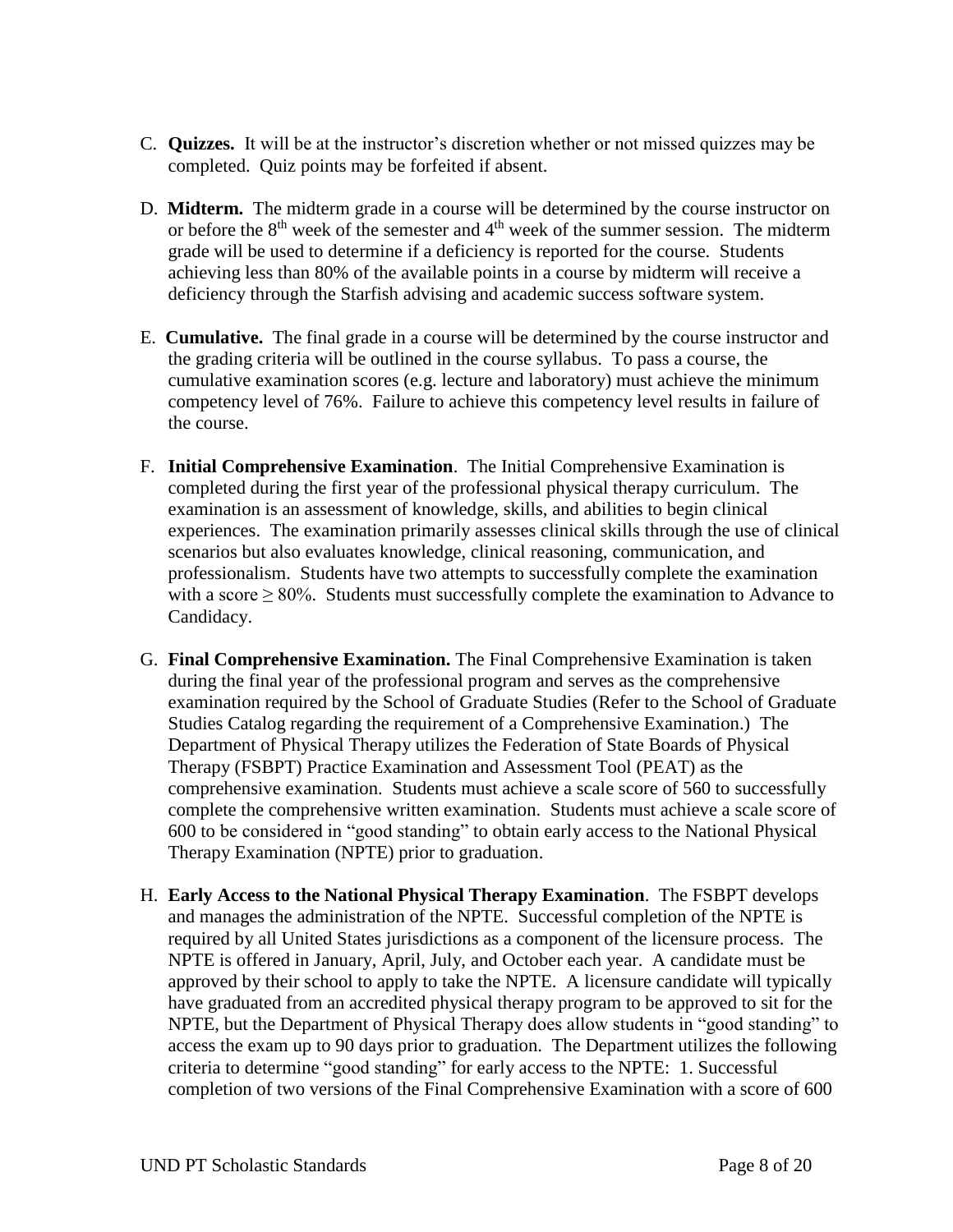or higher; 2. No instances of academic or professional probation while in the professional program; 3. Successful completion of clinical experiences PT528, PT529, and PT552; and 4. satisfactory progress in clinical experience PT553. The Department will directly inform the state licensing board and FSBPT if a student's successful completion of PT553 is in jeopardy. This may result in FSBPT and/or the jurisdiction disqualifying the student from attempting the NPTE prior to graduation.

## **V. ASSIGNMENTS**

A. Assignments are to be turned in during class on the due date specified in the syllabus, unless the instructor has provided other instructions. Late assignments are subject to penalties at the instructor's discretion. Late Assignments or failure to participate in or complete assignments will be addressed as *Unprofessional Conduct* and will be documented in the student's file.

## **VI. CLINICAL EXPERIENCE**

- A. **Attendance.** Students are expected to attend ALL Clinical Experience days. Clinical experiences are scheduled to end on a Wednesday, allowing Thursday and Friday for travel or to make up any time that may have been missed (e.g. illness, funeral).
- B. **Notification of Absences.** Students who must be absent are to notify the clinical instructor as soon as possible. **Students must also inform the Director of Clinical Education (DCE) as soon as possible**. The reason for the absence must be provided. A plan to make up the lost time must be approved by the DCE and the Site Coordinator of Clinical Education (SCCE) or Clinical Instructor (CI).
- C. **Extended Absences** (i.e. more than 3 days)**.** The student is required to prepare a written notification prior to the absence and submit it to the DCE and Department Chairperson. The request will be reviewed by the Committee of the Whole for a decision and placed in the student's file.
- D. **Promptness.** Students are expected to arrive each day at the clinical site early enough to be prepared for the arrival of the first patient/client and to be organized for the upcoming day (recommend 15 minutes).
- E. **Pre-clinical Coursework.** All course work must be successfully completed prior to starting any clinical experience.
- F. **Clinical Experience Course Requirements.**
	- 1. A grade of "C" or above is considered passing for clinical experiences.
	- 2. For a grade of less than "C" on any clinical experience:
	- a. If a student fails the first clinical course in the two course sequence for a semester, their performance will be reviewed by the DCE and the Committee of the Whole to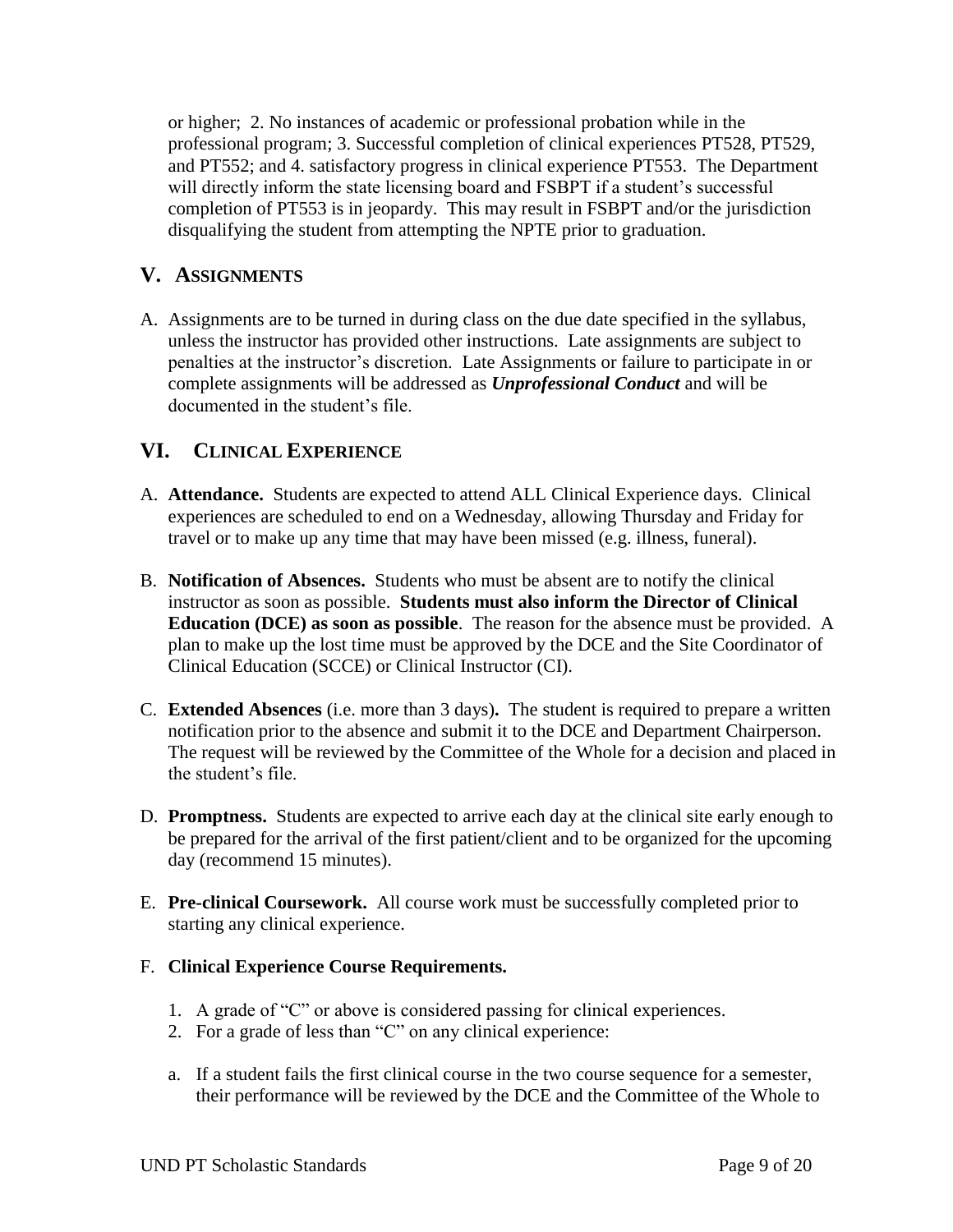determine if that student can progress to the second course in the sequence for that semester. The student is placed on departmental academic probation and must petition to repeat the experience. The petition must include specific strategies to address areas of weakness and capitalize on strengths to assist with successful completion of the experience on the second attempt.

- b. If a student is not allowed to progress to the second course, they will be required to complete the entire sequence at a later date to be determined by the Committee of the Whole and the DCE.
- c. If the student is allowed to continue on to the second course, the student will repeat the first clinical experience at a date determined by the Committee of the Whole and the DCE.
- d. A student who fails the first course due to safety concerns will not be allowed to progress to the second clinical course in a semester until they verify competency by successfully passing a comprehensive laboratory examination and/or appropriate coursework to ensure that the student is competent and safe to continue on in the professional program and complete the required clinical experiences.
- e. If a student fails a clinical experience, specific written or practical competency examinations may be required by the UND PT Scholastic Standards Committee (SSC) and/or clinical site to ensure clinical competency has been demonstrated prior to returning to clinical experiences. Competency tests must be passed on the *FIRST* attempt or the student will be dismissed from the program.
- f. The clinical course(s) will be repeated upon availability of placement within a clinical site resulting in a delay of graduation.
- 3. Grade of less than "C" on more than one nine week experience:
- a. Failing more than one nine week experience will result in dismissal from the professional program. Students dismissed from the program, who want to re-enter the program, must apply for readmission to the program. (See Scholastic Standards section X.D. Readmission)
- b. A successful readmission application, after dismissal due to failing clinical experiences, will require substantial remediation as a component of the student's readmission agreement. (See section X.D.)
- 4. For any course completed 3.5 years or more prior to a clinical experience, competency in the course content *MUST* be verified through appropriate written and/or laboratory examinations as determined by the UND PT SSC.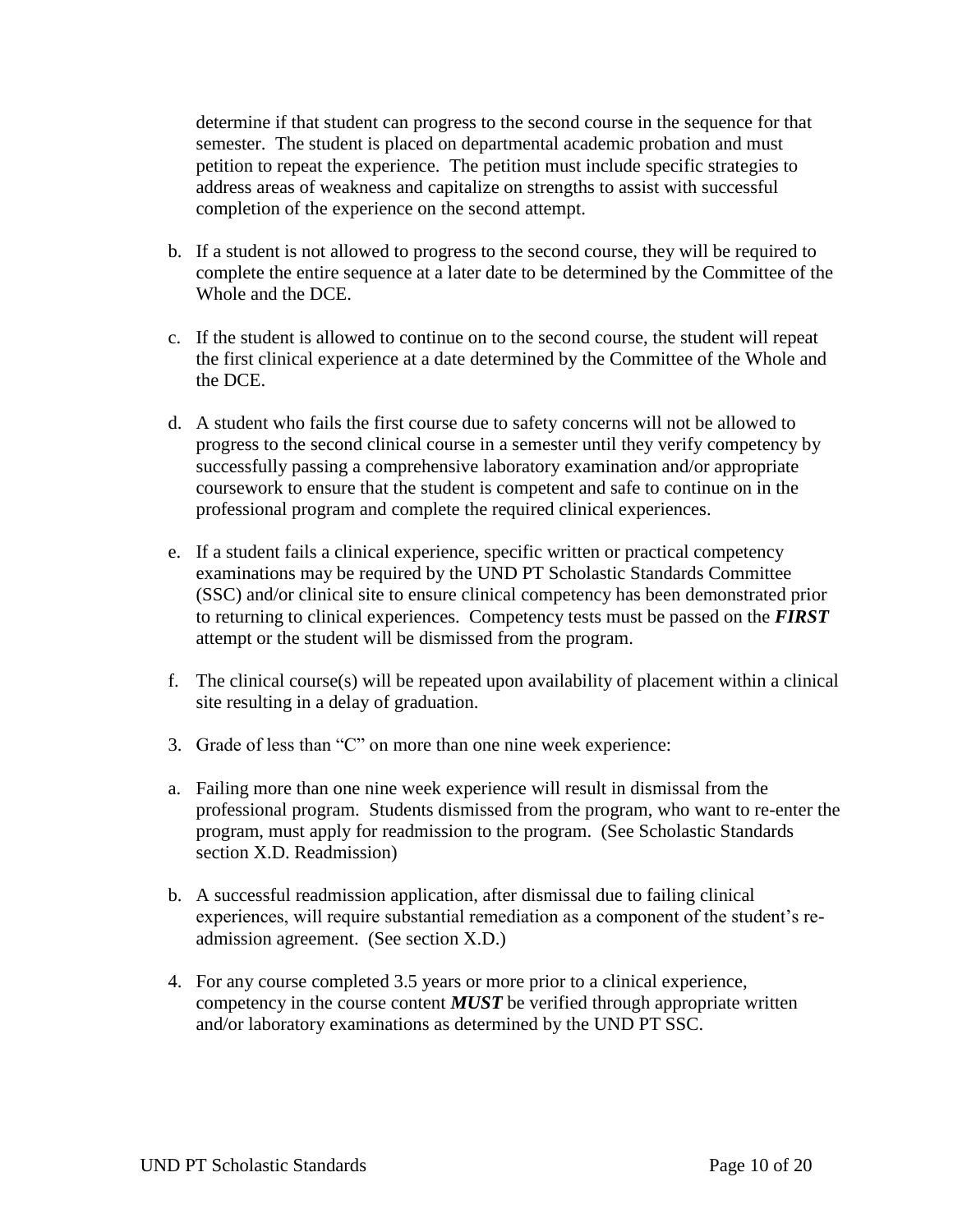- 5. *Red Flag Issues.* Five (5) criteria of the Clinical Performance Instrument (CPI) are considered "red flag" items addressing safety, professional conduct, accountability, communication, and clinical reasoning.
- a. Safety of patients and of the student must be maintained. If safety concerns become evident, the clinical experience will be terminated and the student will have failed the clinical experience.
- b. Violating the APTA *Code of Ethics* or *Standards of Practice* are grounds for dismissal from the clinical setting and considered failure of the clinical experience.

# **VII. SCHOLARLY PROJECT POLICIES**

- A. **Quality of Written Work.** The manuscript should be written as if for publication. Manuscript drafts and final copy are to be submitted in a timely manner, as outlined by the advisor. *AMA Style* is required.
- B. **Format and Style.** Scholarly projects must conform to the Department of Physical Therapy format and style.Final, approved documents are submitted in electronic format to the faculty advisor.

# **VIII. ACADEMIC DISHONESTY**

## **Department of Physical Therapy Honor Code Pledge:**

*"Upon my honor as a professional student in the physical therapy program at the University of North Dakota, I pledge that I will not give nor receive unauthorized aid on written examinations, laboratory practical examinations, written assignments, take home assignments or clinical assignments."*

#### *Examination disclaimer: "I affirm that I have adhered to the Honor Code in this assignment."*

- A. Forms of Academic Dishonesty. Academic dishonesty includes, but is not limited to:
	- 1. Copying or distributing examination items
	- 2. During testing, using notes or various forms of technology not authorized by faculty
	- 3. Copying another student's written paper or examination, with or without their knowledge
	- 4. Helping someone else cheat on a test
	- 5. Communicating or collaborating during a test by electronic means such as, but not limited to, instant messaging, telephone, texting, smart watches, or social media.
	- 6. Discussing test items or answers (written or laboratory) with students who have not yet taken the examination
	- 7. Cutting and pasting text from any source without giving proper citation to that source
	- 8. Plagiarism of any materials
	- 9. Fabricating or falsifying written materials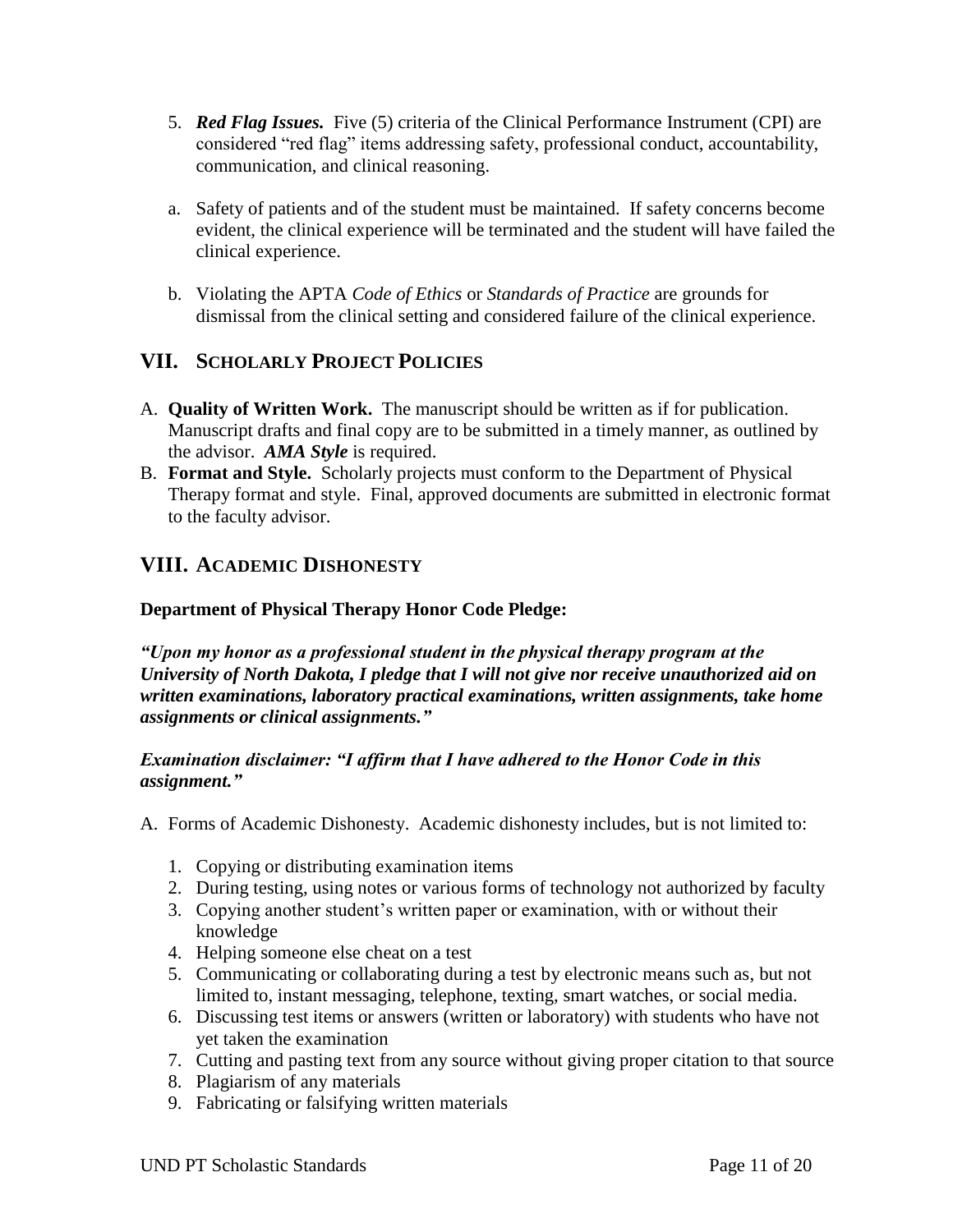- 10. Falsely reporting information or actions in clinical or classroom laboratories
- 11. Submitting the same paper, or a substantially similar paper, for the requirements of more than one course without the approval of the instructor(s) concerned
- 12. Submitting term papers or assignments written by another person
- 13. Consenting to having one's work used by another student as their own
- 14. Collaborating on a project (in person or via electronic means) when the instructor asked for individual work
- 15. Using a false excuse to obtain an extension on a due date or delay an examination
- 16. Depriving other students of necessary course materials by removing books, periodicals, or other materials from laboratories, libraries, AV centers, etc and/or defacing these materials.
- B. **Consequences.** Academic dishonesty may result in one or more of the following:
	- 1. remediation examination and/or coursework
	- 2. the loss of credit for the test or work in question
	- 3. a failing grade in the course
	- 4. probationary status for a prescribed period of time
	- 5. suspension or dismissal from program
	- 6. additional consequences as deemed appropriate by the *Code of Student Life* and the Scholastic Standards Committee.
- C. **Disciplinary Action.** The level of disciplinary action will be recommended by the Scholastic Standards Committee and determined by the chairperson or academic dean.
- D. **Collaborative Work.** In collaborative work, all students are expected to participate equally and contribute to the learning experience. Agreement must be reached within the group for communication, expectations, and the division of work.
- E. Reporting Incidences of Academic Dishonesty
	- 1. **Submission of Written Statement.** Faculty will only accept a signed, written statement from a student who is alleging academic dishonesty of a classmate.
	- 2. *Code of Student Life***.** The matter will be handled by the PT faculty, Scholastic Standards Committee, and/or the Dean of Students, as outlined in the *Code of Student Life*.

## **IX. PROFESSIONAL AND UNPROFESSIONAL CONDUCT**

- A. Students enrolled in the UND PT professional program are expected to adhere to the standards and policies of professional conduct detailed in this *Scholastic Standards* document, UND *Code of Student Life*, and the APTA *Code of Ethics*.
- B. The UND *Code of Student Life* expects a high standard of conduct for students on-line, oncampus, and off-campus. Appropriate conduct includes obeying the law, showing respect for authority, meeting contractual obligations, honestly communicating with the University and maintaining integrity and individual honor in scholastic work. Violations of criminal or civil law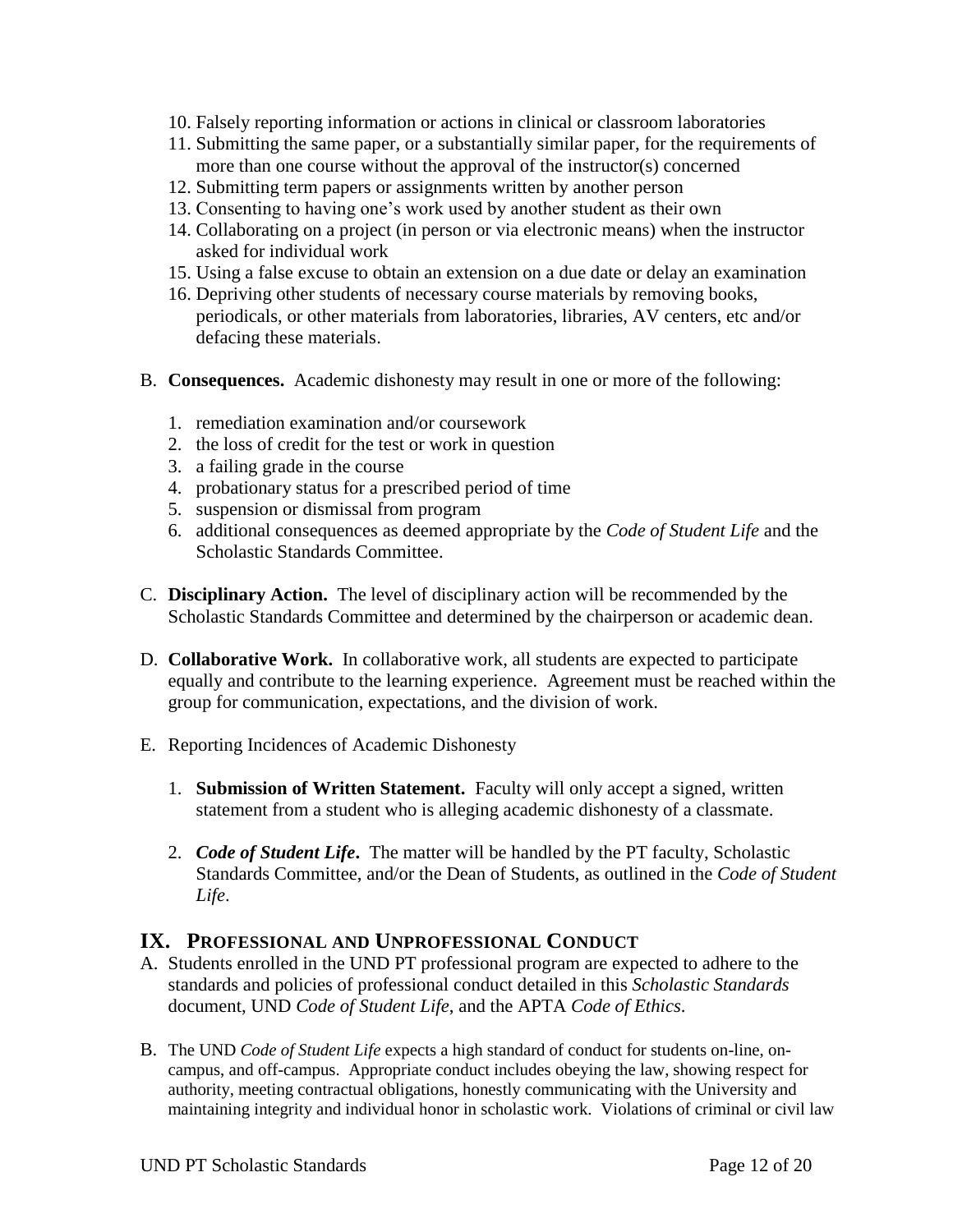are inappropriate conduct as defined by behavior that may constitute a violation of federal, state, or local laws, ordinances, or regulations. *It is the responsibility of the student to inform the department chairperson of any disciplinary or criminal activity that has occurred from the time of application through awarding of degree. The department chairperson must be notified within 48 hours of the disciplinary or criminal activity.*

- C. **PROFESSIONAL CONDUCT:** Any behavioral component of academic performance defined by a profession as necessary for individuals to function as competent, honest, safe, and ethical professionals. In physical therapy, professional conduct and judgment in all activities is consistent with the APTA *Code of Ethics* and evidenced by, but not limited to:
	- 1. timely arrivals and attendance;
	- 2. timely submission of materials, assignments, and assessments;
	- 3. being prepared, paying attention, and participating in class discussions;
	- 4. showing respect for patients/clients, peers, instructors, staff and guests;
	- 5. limiting electronic devices to educational activities when in the classroom and clinic
	- 6. showing respect for equipment and physical resources;
	- 7. demonstrating trustworthy and compassionate actions;
	- 8. dressing appropriately, as determined by class activities or events and as required for clinical experiences; and
	- 9. adhering to policies and procedures of the department, SMHS, and UND.
- D. The UND PT Scholastic Standards Committee (SSC) is responsible for making recommendations to the chairperson of the department relative to the behavioral component of performance.
- E. The following process has been developed to address unprofessional conduct:
	- 1. A written charge of unprofessional conduct may be submitted by any member of the SMHS community or clinical sites. The charge shall be written, signed, and submitted to the departmental chairperson. The charge must detail the specific conduct or circumstances, which will allow review by the department chairperson, SSC, and informs the student of the nature of the offenses or conduct which must be explained.
	- 2. The departmental chairperson may conduct a preliminary investigation for the purpose of determining whether to forward the complaint to the SSC.
	- 3. The SSC shall determine whether the complaint should be heard or dismissed. If the complaint is heard, the SSC will base the decision on a preponderance of information standard and report the recommendations for action to the department chairperson.
	- 4. Examples of possible disciplinary actions include, but are not limited to: (a) Dismissal of charges: dismissal of the complaint and removal of the complaint from departmental records.

(b) Reprimand: an oral and written statement by the department chairperson to the student involved.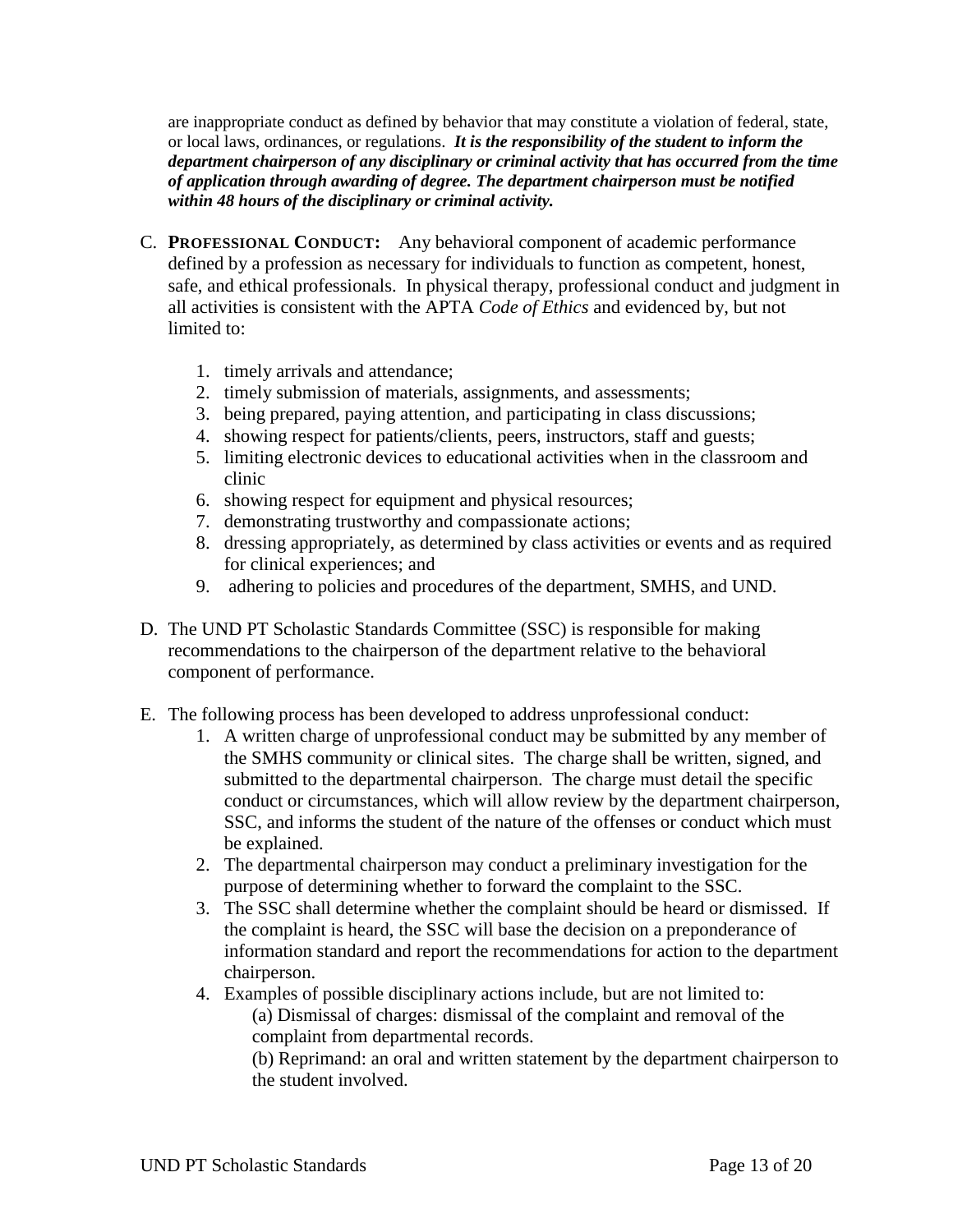(c) Probation: a specific period of time during which conditions may be placed on the student's enrollment, and the student's academic achievement and/or conduct monitored by the department; findings by the SSC of additional disciplinary infractions during this period will result in the recommendation of dismissal of the student.

(d) Suspension: a specific period during which the student is barred from enrollment and/or participation in professional program classes or clinical experiences.

(e) Dismissal from the program: severing of the affiliation between the student and the department.

(f) Withholding of degree: temporary or permanent withholding of degree. **(**g) Degree revocation.

## **X. PROBATION, SUSPENSION, DISMISSAL, AND READMISSION POLICIES A. PROBATION**

Probation results from unsatisfactory performance in professional coursework or during clinical experiences, low cumulative GPA, or unprofessional conduct.

- 1. **Cumulative GPA requirements**. The cumulative GPA requirements for the professional physical therapy program are found in Sections III and IV of this document.
- 2. **Monitoring of Student.** The UND Physical Therapy Department SSC will review the progress of probationary students and make recommendations to the department chairperson and Committee of the Whole regarding the student's progress at the end of each semester. Once a student advances to candidacy OR after completing the first summer session, the School of Graduate Studies will rigidly monitor the cumulative GPA, which must to be  $\geq 3.00$ . The School of Graduate Studies policies on Academic Standards, Probation and Dismissal will be in full effect at that time. See the School of Graduate Studies catalog regarding Academic Standards, Probation and Dismissal.
- 3. **Time Period.** Probationary periods will be determined on the basis of individual circumstances, recommendations of the SSC and decisions of the chairperson. Students will be notified of the duration of probationary periods and any requirements or criteria for successful completion of the probationary period.
- 4. **Expiration of Probation Period.** At the end of a probationary period, probationary status is terminated or the student is dismissed, based on a review of the student's progress by the Committee of the Whole and the decision of that Committee. It will be the student's responsibility to provide the SSC with evidence of the successful completion of the requirements of probation, which will be presented to the Committee of the Whole for review.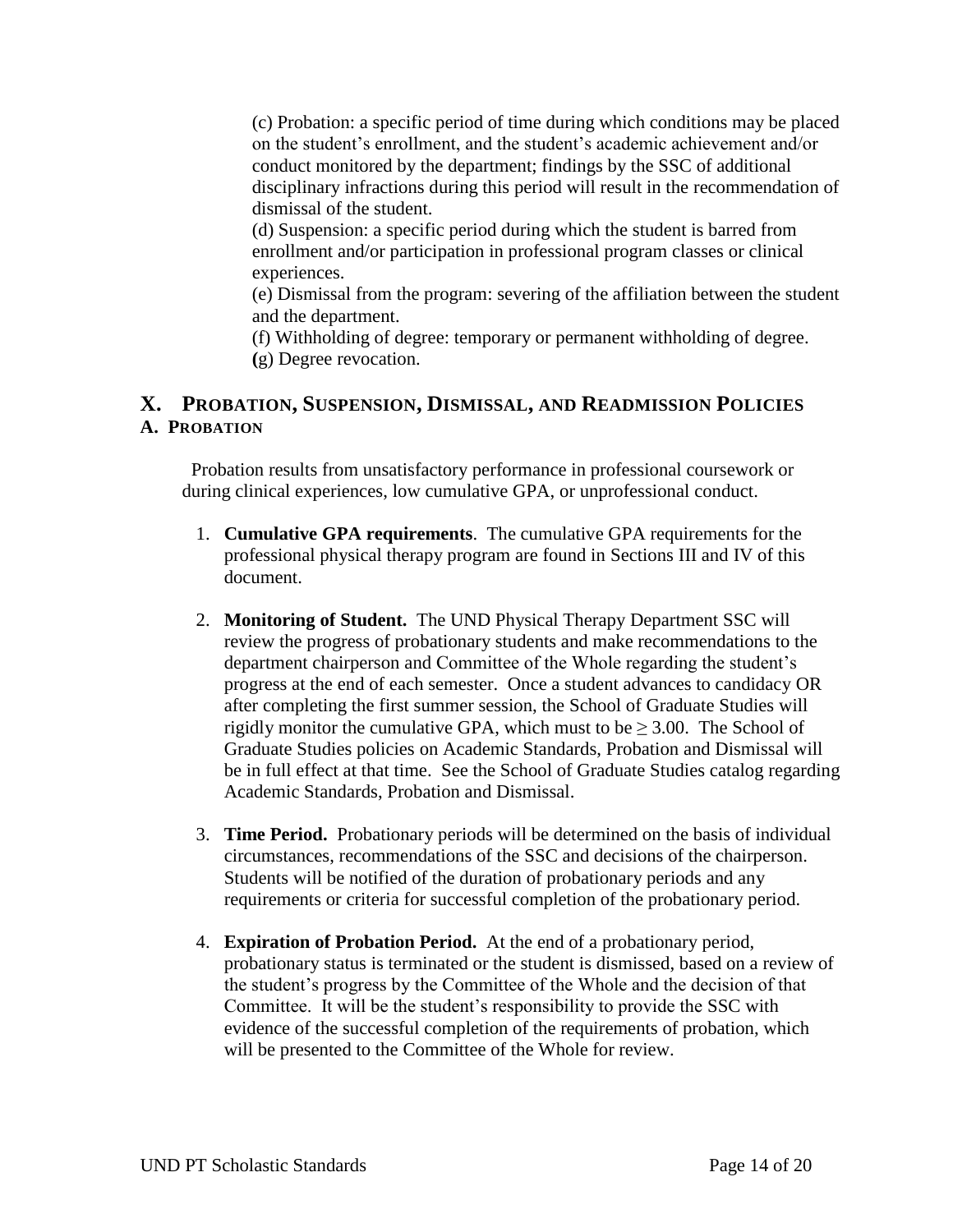- 5. **Recurrence of Behavior Resulting in Probationary Status.** A recurrence of the behavior which led to a probationary status, additional unsatisfactory completion of academic work or unprofessional conduct may result in dismissal from the Physical Therapy program unless otherwise specified by the Committee of the Whole.
- 6. **Appeal Process.** A mechanism for appeal is available, as specified by the *Code of Student Life* and SMHS *Student Academic Grievance and Appeal Policy*.

## **B. SUSPENSION**

- 1. The Departmental Chairperson, upon recommendation of the UND PT SSC, may impose a suspension from the professional program when any behavior or act that could impair an individual's ability to function as a student/participant in the professional program OR when an individual disrupts the usual university community activity or safety. Additional actions may be appropriate based on the UND *Code of Student Life*.
	- a. **Time Period.** Suspension periods will be determined on the basis of individual circumstances, recommendations of the SSC and decisions of the chairperson. Students will be notified of the duration of the suspension periods and any requirements or criteria for successful completion of the suspension period.

#### **C. DISMISSAL**

- 1. **Unsatisfactory Academic Work or Unprofessional Conduct.** Unsatisfactory academic coursework or unprofessional conduct as defined in this document may result in dismissal from the Physical Therapy program.
- 2. **Evidence of Academic Dishonesty.** Evidence of cheating on assignments or examinations will make the student liable for the above consequences and those outlined in the *Code of Student Life*.
- 3. **Confidentiality.** Disregarding the rights and confidentiality of patients/clients may result in dismissal from the program.
- 4. **Standards of Care.** Disregarding standards for quality of care may result in dismissal from the program.

#### **D. READMISSION**

- 1. **Application for Readmission.** Students who voluntarily withdraw or are dismissed must apply for readmission under the following procedures:
	- a) The student must notify the department chairperson of his or her desire to apply for readmission by completing the *Readmission Application for*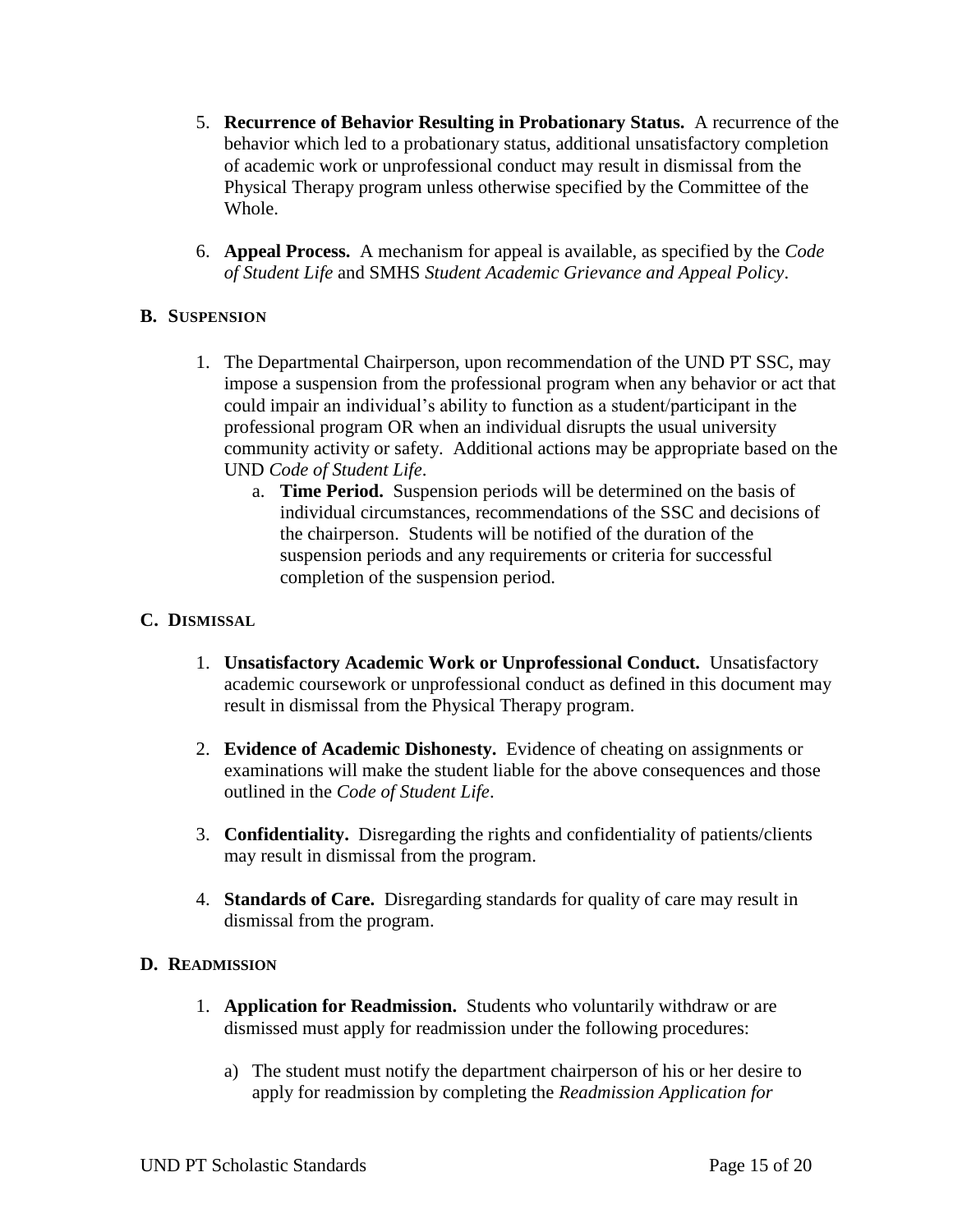*Graduate School* which can be downloaded from the School of Graduate Studies website.

- b) Included with the Readmission Application form, the student must write a petition outlining his or her rationale for readmission and the objectives and strategies which will optimize success should the student be readmitted to the program. The student may be given an opportunity to present the petition in person if he or she so desires.
- 2. **Ruling on Readmission.** The Committee of the Whole will review the application and the petition and rule on the request. The request for readmission does not assure readmission. The readmission application must be approved by the Committee of the Whole and department chairperson before forwarding the application to the School of Graduate Studies for final approval.
- 3. **Readmission.** If the application is accepted, an agreement will be drawn up between the department and student outlining the steps necessary for readmission. This agreement may include but is not limited to a delay of readmission, repetition of course work, competency testing for previously completed course work, GPA requirements or other criteria to be determined. Readmission will be under probationary status. Violation of probation stipulations will be grounds for permanent dismissal from the program.

For any course completed 3.5 years or more prior to a clinical experience, competency in the course content MUST be verified through written and/or laboratory examination before the student enrolls in any upcoming clinical experience(s).

# **XI. ACCOMMODATIONS**

- A. All students must meet UND-PT Technical Standards.
- B. **Student Responsibility.** It is the student's responsibility to inform the chairperson and individual course faculty in writing of any need for program accommodations. Supportive documentation will be required at least two weeks prior to the requested implementation of the accommodation for didactic courses. Supportive documentation will be required at least four months prior to the requested implementation of the accommodation for full-time clinical experience courses.
- C. **Accommodations.** The University and program provide reasonable accommodations to qualified students with disabilities to ensure access to programs and services. Requests must be provided in writing with supportive documentation at least two weeks prior for didactic courses and four months prior for full-time clinical education courses.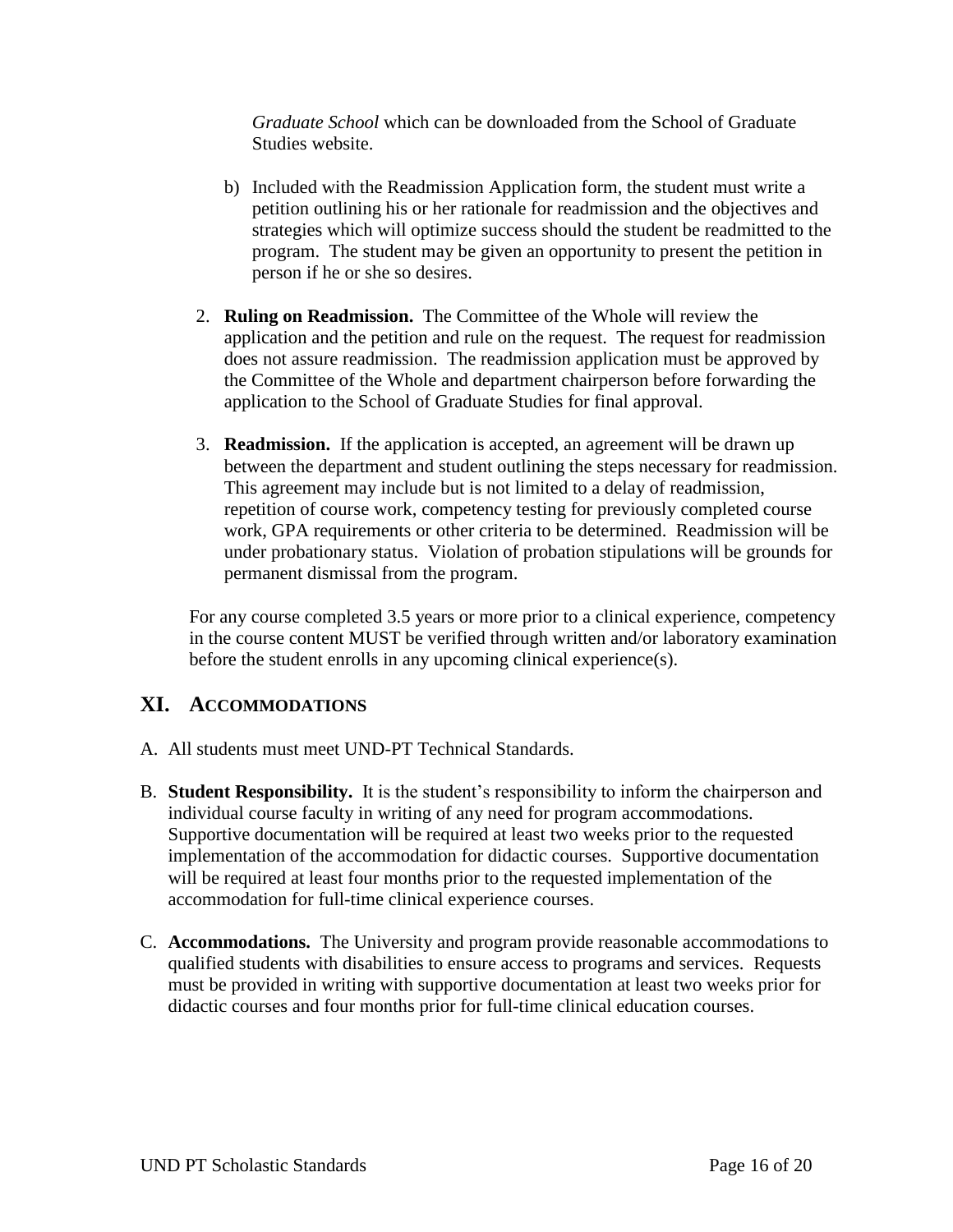# **XII. STUDENT RESPONSIBILITIES**

- A. **Professional Conduct.** Professional conduct and judgment in all activities is consistent with the APTA *Code of Ethics* and evidenced by, but not limited to:
	- 1. timely arrivals and attendance;
	- 2. timely submission of materials, assignments, and assessments;
	- 3. being prepared, paying attention, and participating in class discussions;
	- 4. showing respect for patients/clients, peers, instructors, staff and guests;
	- 5. limiting electronic devices to educational activities when in the classroom and clinic
	- 6. showing respect for equipment and physical resources;
	- 7. demonstrating trustworthy and compassionate actions;
	- 8. dressing appropriately, as determined by class activities or events and as required for clinical experiences; and
	- 9. adhering to policies and procedures of the department, SMHS, and UND.
- B. **Core Values.** Students are expected to adhere to/demonstrate the APTA core values of accountability, altruism, compassion/caring, excellence, integrity, professional duty, and social responsibility.
- C. **Code of Ethics.** Student Adherence to APTA *Code of Ethics* is expected.
- D. **Agency Regulations.** Students are expected to know and adhere to regulations within the agencies and/or facilities to which they are assigned.
- E. **Working Relationships.** Students are expected to promote honest and harmonious working relationships with colleagues, faculty, staff, supervisors, and patients/clients.
- F. **Attitude Toward Others.** Students are expected to maintain an attitude of respect and courtesy toward colleagues, faculty, staff, supervisors, and patients/clients.
- G. **Competence.** Students are expected to engage in only those procedures in which they have demonstrated competence through lecture, laboratory, and comprehensive examination passing scores.
- H. **Integration of Material.** Students are expected to integrate material from all courses.
- I. **Supplemental Materials.** Students are expected to take the initiative for learning supplemental materials in addition to required course content.

# **XIII.GRIEVANCES**

#### A. **Grievance from a student.**

1. Issue (personal or academic) must first be addressed with the involved person(s).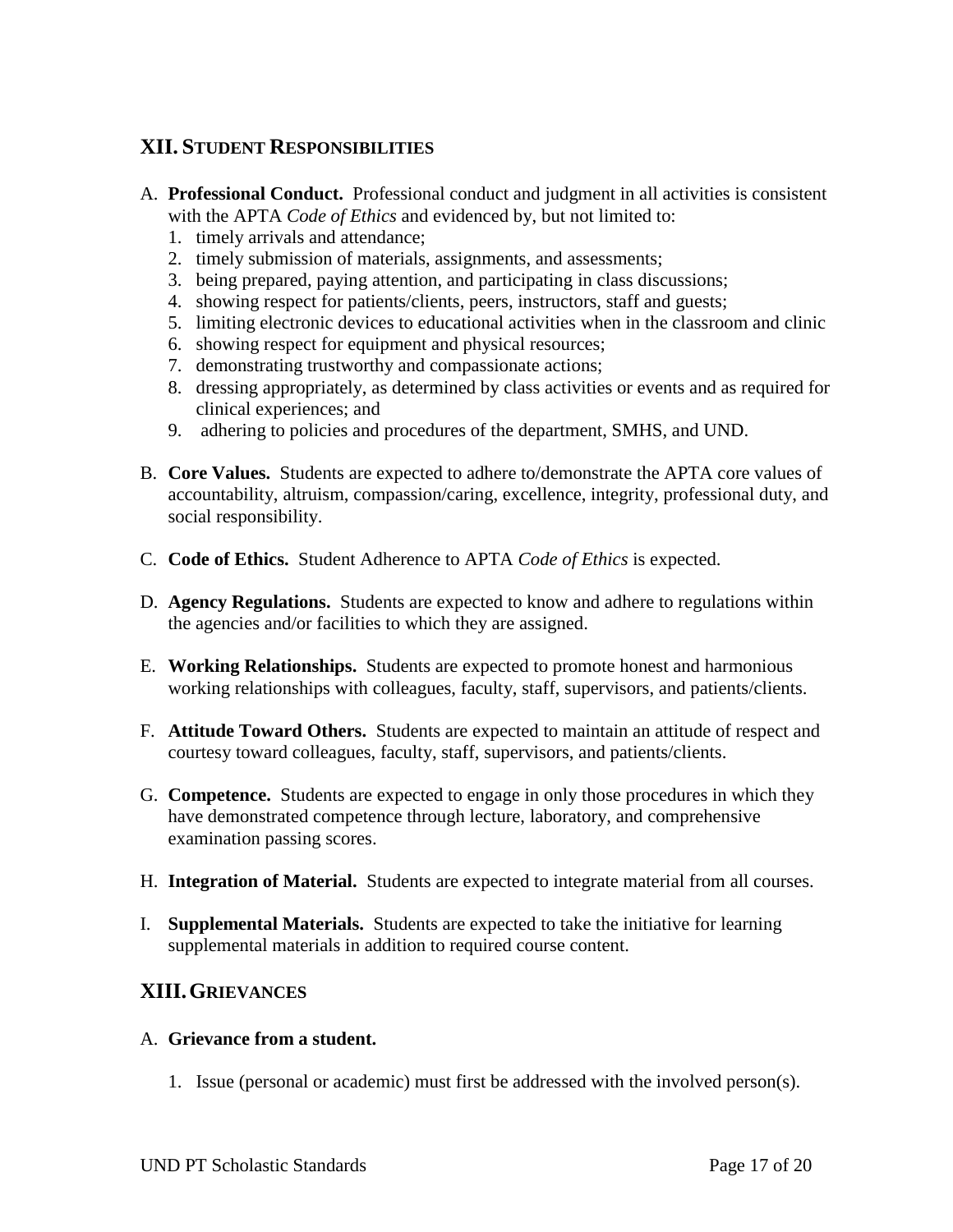- 2. If issues remain unresolved, the Chairperson of the department should be notified. A meeting to seek resolution will then be arranged.
- 3. Procedural chain of command for academic grievances should be followed: Student  $\longrightarrow$  Instructor  $\longrightarrow$  Chairperson  $\longrightarrow$  Assoc. Dean for Health Sciences Dean for the SMHS.
- 4. An academic grievance not resolved within the department, and/or those related to admissions, probation, suspension and/or dismissal from the professional program, will utilize the procedural chain of command outlined in the School of Medicine and Health Sciences Student Academic Grievance & Appeal Policy. A copy of this policy is available from the Chairperson of the Department or the Dean of the School of Medicine and Health Sciences.
- B. **Grievance from a Clinical Experience Site.** It is understood that concerns from the Clinical Site may initially be addressed verbally, and come to closure at that level. For any concerns that are not resolved at this level, the following guidelines for resolution will be followed:
	- 1. Resolution. Grievances should be submitted in writing, with the signature of the person making the complaint. Such grievances will be logged within the department and will be addressed with the procedures outlined below:

## *Regarding student behavior or performance:*

- a. The complaint must first be addressed with the student.
- b. If resolution is not achieved, the Director of Clinical Education (DCE) will be notified, and will assist in resolution of the issue.
- c. If resolution is not achieved, the department chairperson will be notified, and a meeting to seek resolution will be arranged. Meeting participants may include additional UND-PT faculty with insight and/or experience relative to the grievance topic.
- d. Documentation of the resolution proceedings will be kept in the Department of Physical Therapy.

## *Regarding the student's academic preparation:*

- a. The DCE of the department will be notified, and will assist in resolution of the issue.
- b. If resolution is not achieved, the department chairperson will be notified, and a meeting to seek resolution will be arranged. Meeting participants may include additional UND-PT faculty with insight and/or experience relative to the grievance topic.
- c. Documentation of the proceedings will be kept in the Department of Physical Therapy.
- 2. All grievances. Any of the above grievances not resolved within the department will utilize the procedural chain of command outlined in the SMHS Student Academic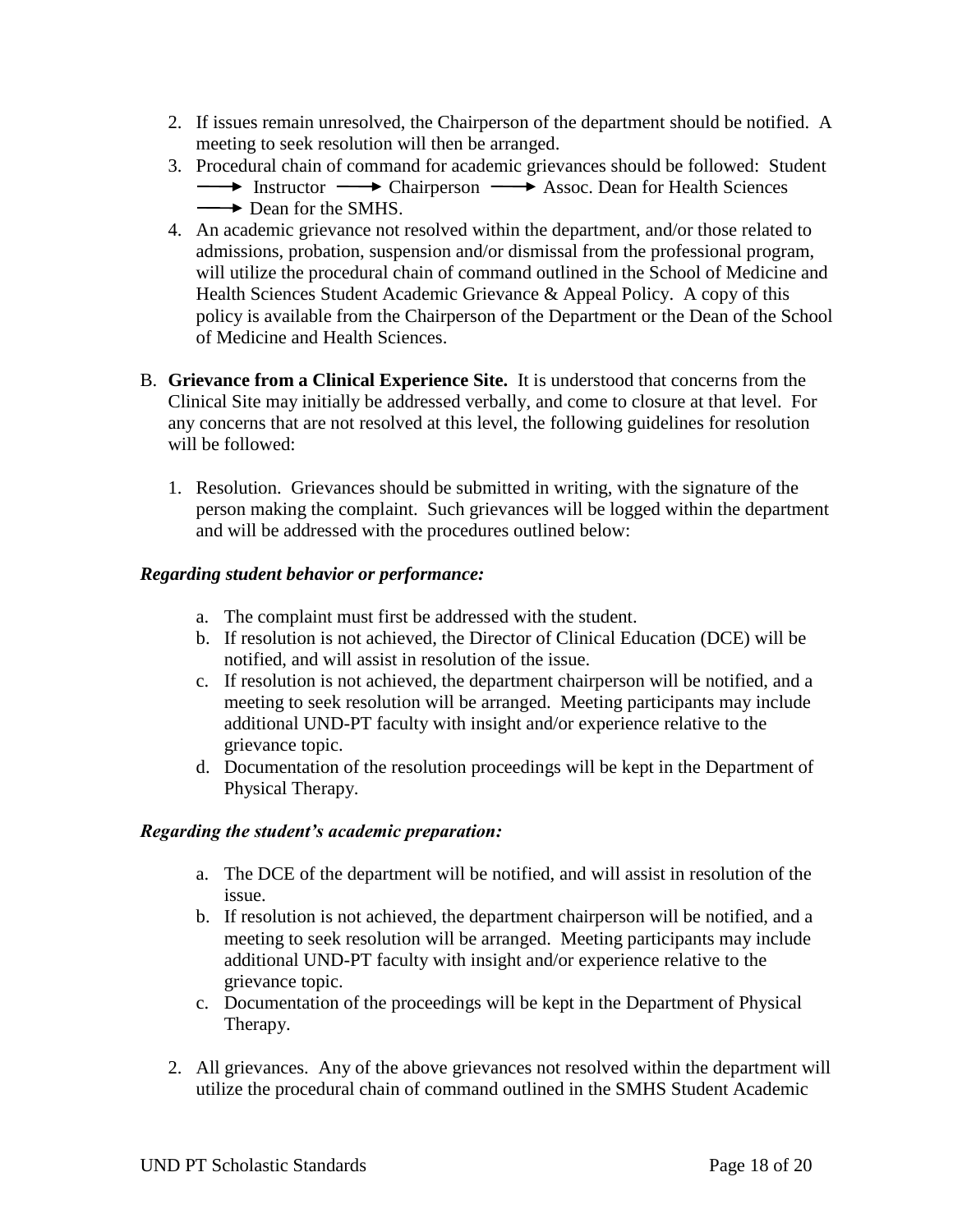Grievance & Appeal Policy. A copy of this policy is available from the Chairperson of the Department, Associate Dean for Health Sciences or the Dean of the School of Medicine and Health Sciences.

- 3. Any grievance not resolved within the School of Medicine and Health Sciences will follow the procedural chain of command outlined as follows: The President's Office will be notified. The written complaint will be logged in an electronic format and referred to the appropriate vice president (VP): VP for Academic Affairs; VP for Student Affairs; or VP for Finance and Operations.
- C. **Grievance from a Parent or Other Source.** FERPA Guidelines will be followed in all circumstances. It is understood that concerns from a parent or other source may initially be addressed verbally, and come to closure at that level. For any concerns that are not resolved at this level, the following guidelines for resolution will be followed:

Grievances should be submitted in writing, with the signature of the person making the complaint. Such grievances will be logged within the department and will be addressed with the procedures outlined below.

D. **Additional Information.** Any person may submit to the Commission on Accreditation in Physical Therapy Education (CAPTE), a complaint about an accredited physical therapy program. CAPTE will investigate and take action on any complaint filed in accordance with Rules of Practice and Procedures Part 11 Subpart A of the CAPTE Accreditation Handbook and Rules of Practice and Procedures section 1, P-6 of the Accreditation Evaluative Criteria and Standard 3F of the CAPTE PT Standards and Required Elements. Complaints must allege violation of one or more of the following: (1) one or more of the Standards and Elements for Accreditation, (2) One or more of CAPTE's expectations related to program integrity. For more information, please refer to the Accreditation Handbook found on the CAPTE website at: http://www.capteonline.org

## *Complaints regarding the Department of Physical Therapy:*

- i. The complaint should be addressed directly to the Chairperson of the Department of Physical Therapy.
- ii. The Chairperson will communicate with the parties involved and a meeting to seek resolution will be arranged.
- iii. Any grievance not resolved within the department will utilize the procedural chain of command outlined in the SMHS Student Academic Grievance & Appeal Policy. A copy of this policy is available from the Chairperson of the Department, the Associate Dean for Health Sciences, or the Dean of the School of Medicine and Health Sciences.
- iv. Any grievance not resolved within the School of Medicine and Health Sciences will follow the procedural chain of command outlined as follows: The President's Office will be notified. The written complaint will be logged in an electronic format and referred to the appropriate vice president (VP): VP for Academic Affairs; VP for Student Affairs; or VP for Finance and Operations.